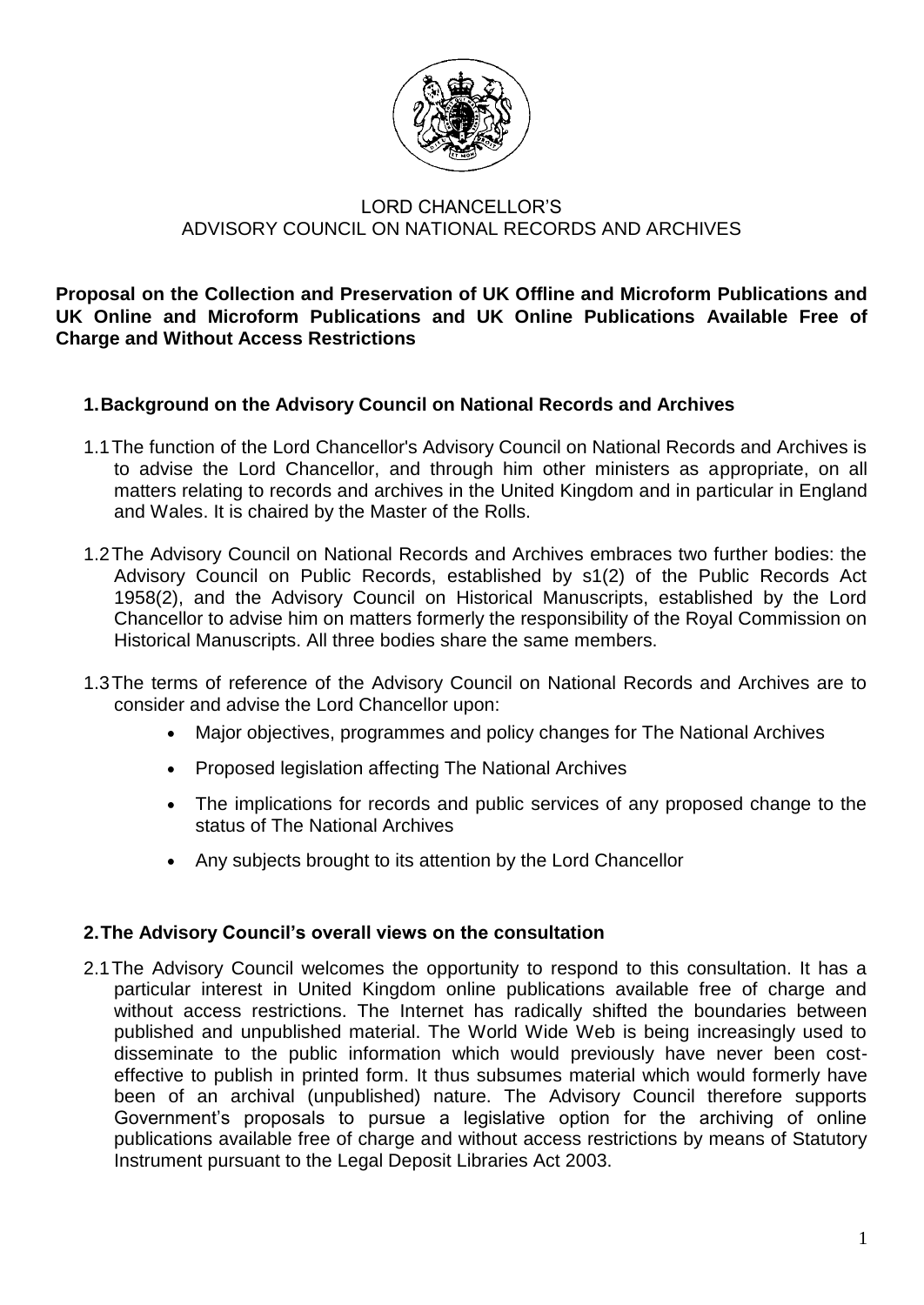2.2For further information about our response, please contact Dr Grazia Zaffuto, Advisory Council Secretary on Tel: 0208 392 5377 or by email:

[advisorycouncilsecretary@nationalarchives.gsi.gov.uk](mailto:advisorycouncilsecretary@nationalarchives.gsi.gov.uk)

## **The Advisory Council's response to the consultation questions**

## **3.Question 1: What are your views on the options considered for this content?**

3.1The Advisory Council believes that Option 2, Legal Deposit Libraries Regulation-based Harvesting and Archiving offers the most feasible approach for ensuring that the nation's published output falling within the category covered by this consultation is collected systematically and as comprehensively as possible. Moreover, Option 2 has scope to support and interface with other UK-based harvesting and archiving programmes.

## **4. Question 2: Are there any other options that should have been considered? If so what are they?**

4.1Rather than suggest further options, it is agreed that the legal deposit libraries should continue to work closely with other key stakeholders and partners with an active interest in web archiving, so as to share expertise and avoid duplication of effort. These would include other memory institutions such as The National Archives.

## **5.Question 3: Do you agree with the analysis of these options? Explain why.**

5.1The analysis is sufficiently robust to enable the Advisory Council to recommend Option 2 as the best approach for preserving that proportion of the UK's web content which is available free of charge and without access restrictions, and within the specified funding constraints of the legal deposit libraries. The Advisory Council considers that Government has demonstrated that Option 2 is the most cost-effective method of archiving the greatest number of websites, whilst also minimizing the burden upon publishers and addressing civil liability issues.

## **6. Question 4: Do you agree that harvesting provides the most efficient and timely solution for deposit of publications in this category? Explain why.**

6.1The Advisory Council entirely agrees that harvesting provides the most efficient and timely solution for deposit of publications in this category. The Council agrees with LDAP's analysis that, in the light of the direct experience of the legal deposit libraries thus far, permissions based harvesting (Option 1) would be an ineffective solution on account of difficulties with obtaining permissions and because of the higher cost per unit for publishers and Libraries. The Council agrees that archiving left to the market (Option 3) would not be an effective solution, as indicated by the available evidence.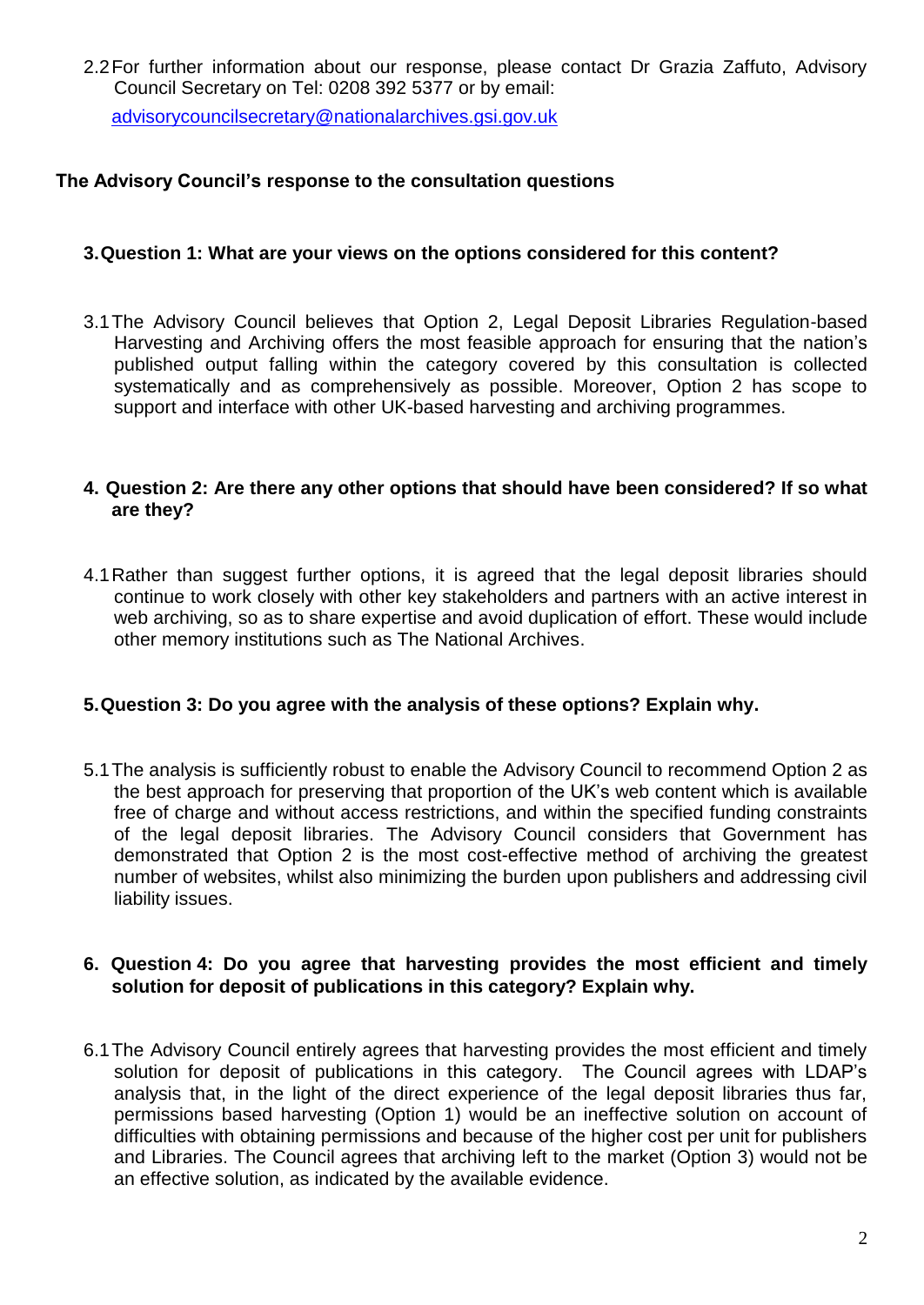- **7. Question 5: Do you agree regulation is the most cost-efficient method of collection for the Libraries and imposes no direct financial or administrative burden upon the publishers? Explain why.**
- 7.1The Advisory Council agrees that regulation is the most cost-efficient method of collection for the Libraries and imposes no direct financial or administrative burden upon the publishers. Self-evidently this is the case for publishers, since there is no loss of revenue and no administrative burden of active deposit; and the Libraries themselves have estimated they could begin harvesting up to 80% in scale within existing resources and within a very short time of implementation.
- **8. Question 6: Do you agree that this is an appropriate definition for the type of publications that should be included in scope for regulations? Explain why. Is there anything else that should be included in this definition? Is there anything that should be excluded from this definition?**
- 8.1The Advisory Council agrees that, within the constraints imposed by Section 1(5) of the Legal Deposit Libraries Act 2003, the definition is appropriate for the type of publications that should be included in scope for regulation. The definition encompasses online publications which are available free of charge and accessible without restriction and which can be collected without any requirement for action by publishers, thus avoiding the majority of administrative complications in their collection.
- **9. Question 7: Do you agree with the territorial definition of the UK web? Explain why. Is there anything else that should be included in this definition? Is there anything that should be excluded from this definition?**
- 9.1The Advisory Council agrees with the territorial definition of the UK web because it sets out how the definition may be interpreted in practice and what it includes and excludes. However, although inferred in Annex F, it is not made explicit that this definition has been tested to ensure the automatic capture of content by web crawlers within these parameters.

## **10.Question 8: Do you agree with the analysis of the UK Web Domain? Explain why. What do you think the impact of your analysis would be?**

- 10.1The Advisory Council is unable to offer any supplementary or alternative quantitative estimates to those which appear in Annex D. However, it does agree that there may be some grounds for thinking them to be a little on the low side (see our response to Question 15).
- **11.Question 9: How do you see a Deposit Library driven system of web harvesting interfacing with a publisher driven duty to deposit under the 2003 Act?**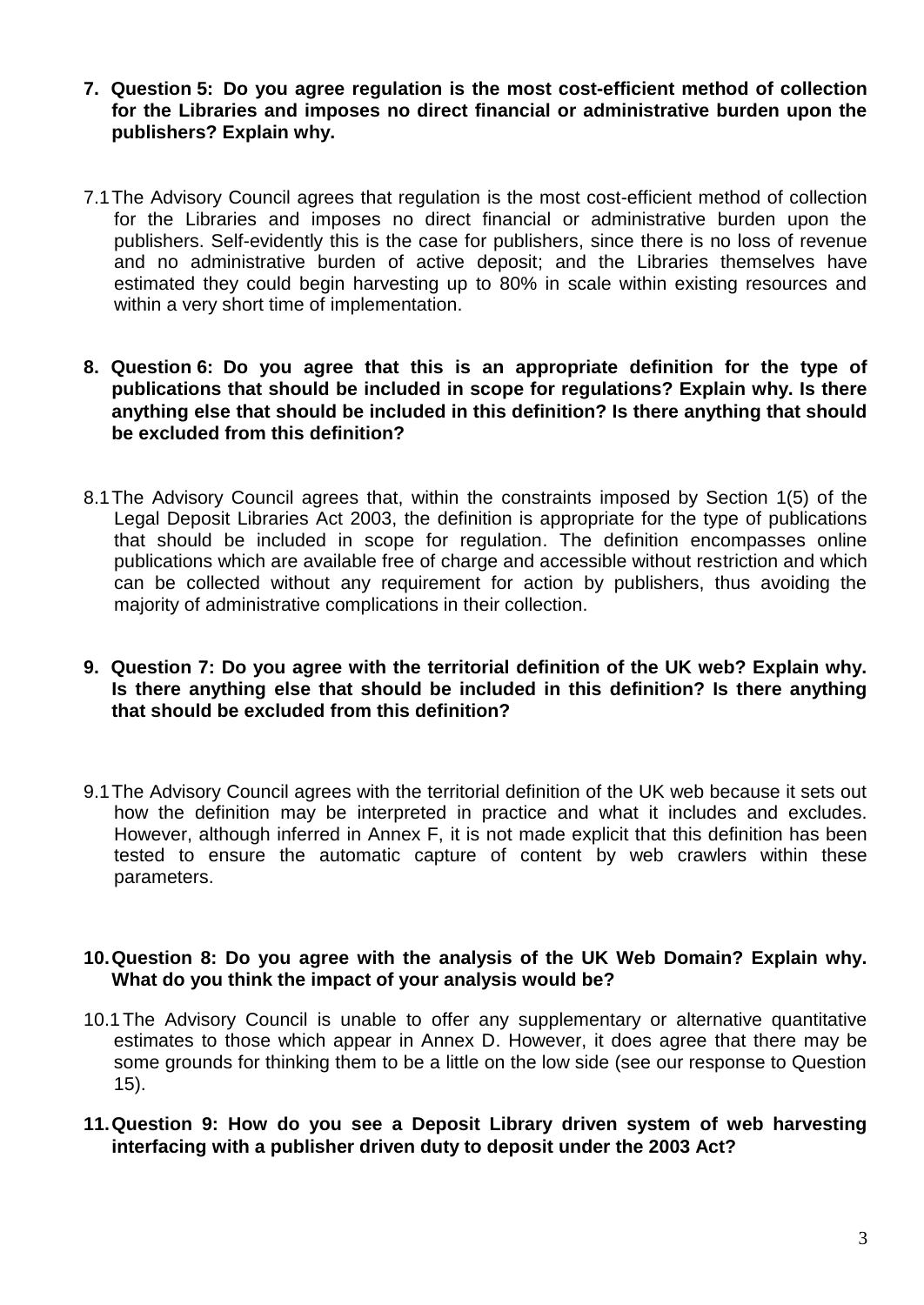11.1The Advisory Council is of the view that, in order to satisfy the interests of both publishers and legal deposit libraries, the regulation should state clearly that web harvesting does not otherwise absolve publishers of their duty to deposit under the 2003 Act.

## **12.Question 10: How could Deposit Libraries most efficaciously ensure a comprehensive body of eligible content is deposited?**

12.1The Advisory Council supports a robust system that is at once able to capture content at regular intervals, such as the one mentioned in Annex F, paragraph 8.7; and also to take a pragmatic and selective approach that enables Deposit Libraries to prioritise and target particular websites that are continuously updating their content, so that valuable information is not missed.

#### **13.Question 11: Do you agree with this costing model? Explain why. Are there costs that need to be factored in or excluded?**

- 13.1While the Advisory Council concurs that the cost of "raw" storage has been declining at 30% per annum and is expected to continue at 25% per annum, the real question is the decline in system costs, the tape libraries and arrays in which the storage resides, software and associated technology solutions. These have not been declining at such a rate. It would have been useful for the legal deposit libraries to have provided their cost ranges and more detailed cost assumptions for hardware and software development and replacement.
- 13.2With such high volumes of storage, the Advisory Council considers that data communication costs could potentially become an issue. It is unclear whether these have been included in the cost assumptions. More information about the high-speed networking capability of the legal deposit libraries, both individually and collectively, would have been useful in this context.
- 13.3We note (Paragraph 5.13) that "They [the costs] are illustrations of what the libraries believe might realistically be achieved within their budget and resource constraints and after prioritising this activity and category of publications against other collection goals." We wonder whether there has been any risk assessment by the libraries that the resources have been undersized and therefore undercosted?
- 13.4 Resource discovery (Paragraph 5.16) we understand to mean locating and accessing publications within the archive. If this is to be delivered by an existing infrastructure, this should be clarified, and there should be an allowance for additional costs to support the additional data.

## **14.Question 12: Do these assumptions adequately reflect the financial burden of publishers? Is there anything that needs to be included or excluded?**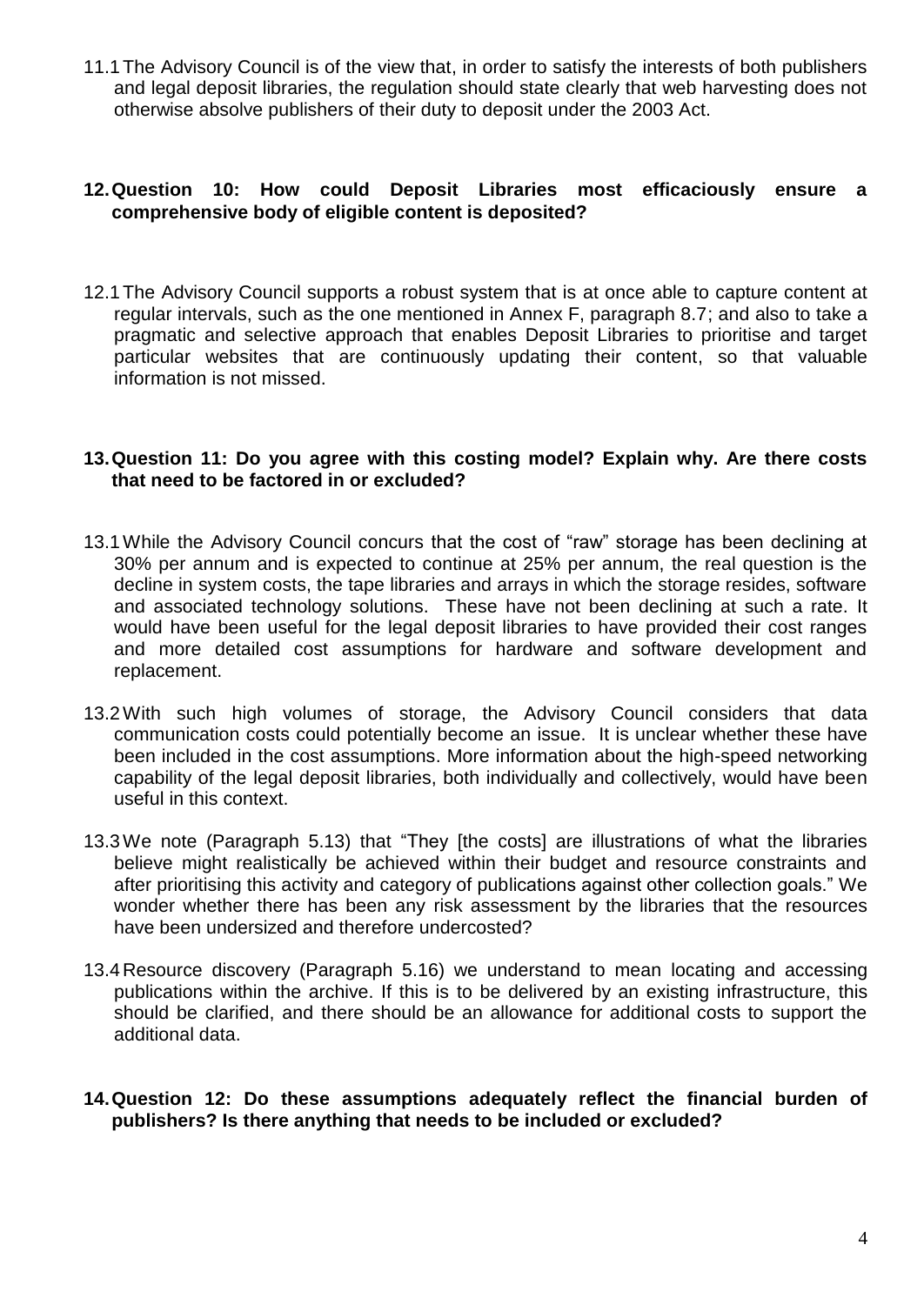- 14.1 In general, we consider that these assumptions do adequately reflect the financial burden on publishers, taking into account the results of the LDAP survey which is referred to, and noting that Government intends to address civil liability issues and that no loss of revenue is involved (since the publications concerned are already being made available free of charge and without access restrictions).
- 14.2 However, there may be a potential short-term impact on the publishers in some cases whilst the actual harvesting is in process. The demand on the websites may impact the publishers' own expected service levels. This will depend on the volume of data being harvested. More information on this point would have been helpful.

## **15.Question 13: Do you agree with the analysis of these options? Explain why.**

15.1The Advisory Council agrees with the analysis of the options. See its response to Questions 1 and 2 above.

## **16.Question 14: Do you agree with the analysis on making content available to the Deposit Libraries? Explain why.**

16.1The Advisory Council agrees that the proposed regulation is necessary in order to preserve and make accessible this significant sub-set of the nation's published heritage. Additionally, the Council is also of the view that web material should be made available in its original format, as per those web archive collections at the British Library for instance, which are already accessed via the web itself.

## **17.Question 15: Do you agree with this costing model? Explain why. What else needs to be taken into consideration?**

- 17.1The cost aspects have been covered above, in our response to Question 11.
- 17.2 Using figures in paragraphs 5.8 and 5.9, it appears there are three million domain names, as of 2007. This means that each domain has 1.3 publications, on average. This appears to be a rather small ratio.
- 17.3The Advisory Council is unsure if the growth of new publications of 15% per annum is a high enough figure.
- 17.4While the definitions are clear as to what will be included, translating this into volumes may underestimate the developing multi-media world over the next decade.
- 17.5 Costs and definitions need to be aligned, especially when this includes high growth publication types.
- **18.Question 16: Do you agree with the analysis of the costs and the impacts of each option? Explain why. What else needs to be taken into consideration?**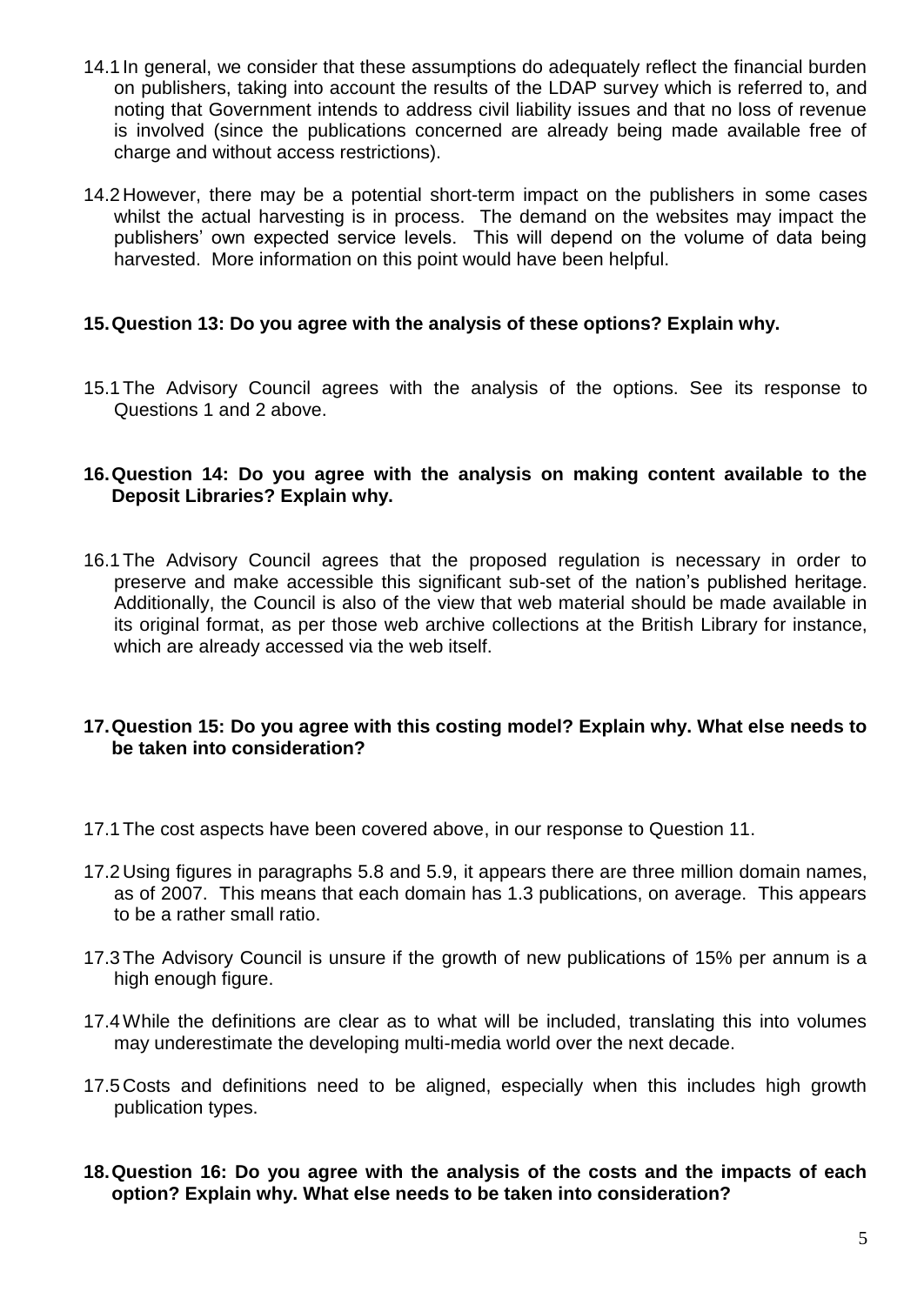18.1Option 2 becomes more deterministic and offers the fewest barriers to collecting the publications and building the historical record of the country. Our comments on costs are set out in our response to Questions 11 and 12.

## **19.Question 17: Do you agree with risks identified here? Explain why. Are there other risks that have not been considered? What would their impact be? Are some of these risks actually not really risks? Why?**

19.1The Advisory Council agrees with the risks identified, although it has some difficulty in understanding publishers' concerns about impact on their revenues of deposit of (and immediate access to) time-sensitive and other types of revenue-generating publications, as this consultation is concerned solely with publications that are made available by publishers free of charge and without access restrictions.

## **20.Question 18. Do you agree with LDAP's recommendation to regulate for this content? If not, what should be done instead?**

20.1The Advisory Council agrees with LDAP's recommendation to regulate for this content. It considers that there is no viable alternative means of creating a core national web archive.

## **21.Question 19: Do you agree with LDAP's proposed method for depositing of content? If not how else could this be done?**

21.1The Advisory Council agrees with LDAP's proposed method for depositing content but it also recognises that other specialist web collections are made available to researchers and members of the public by public sector and other agencies besides the legal deposit libraries. For this reason, it is important that these libraries maintain good relations with these other memory institutions to ensure an optimal approach to the capture and preservation of the nation's digital heritage.

## **22.Question 20: Do you agree with LDAP's analysis of access provisions? Explain why. What other options are there?**

- 22.1The Advisory Council notes that access to the material will not be provided beyond the physical confines of the legal deposit libraries. We appreciate that this is in line with the provisions of Section 7 of the Legal Deposit Libraries Act 2003. However, researchers and members of the public will doubtless find it ironic and frustrating that content which, prior to archiving, was freely available to anybody throughout the world will now become so restricted.
- 22.2The Advisory Council further believes there is a misalignment of policy and practice where it concerns the proposal to allow readers to make printed copies of website material but not